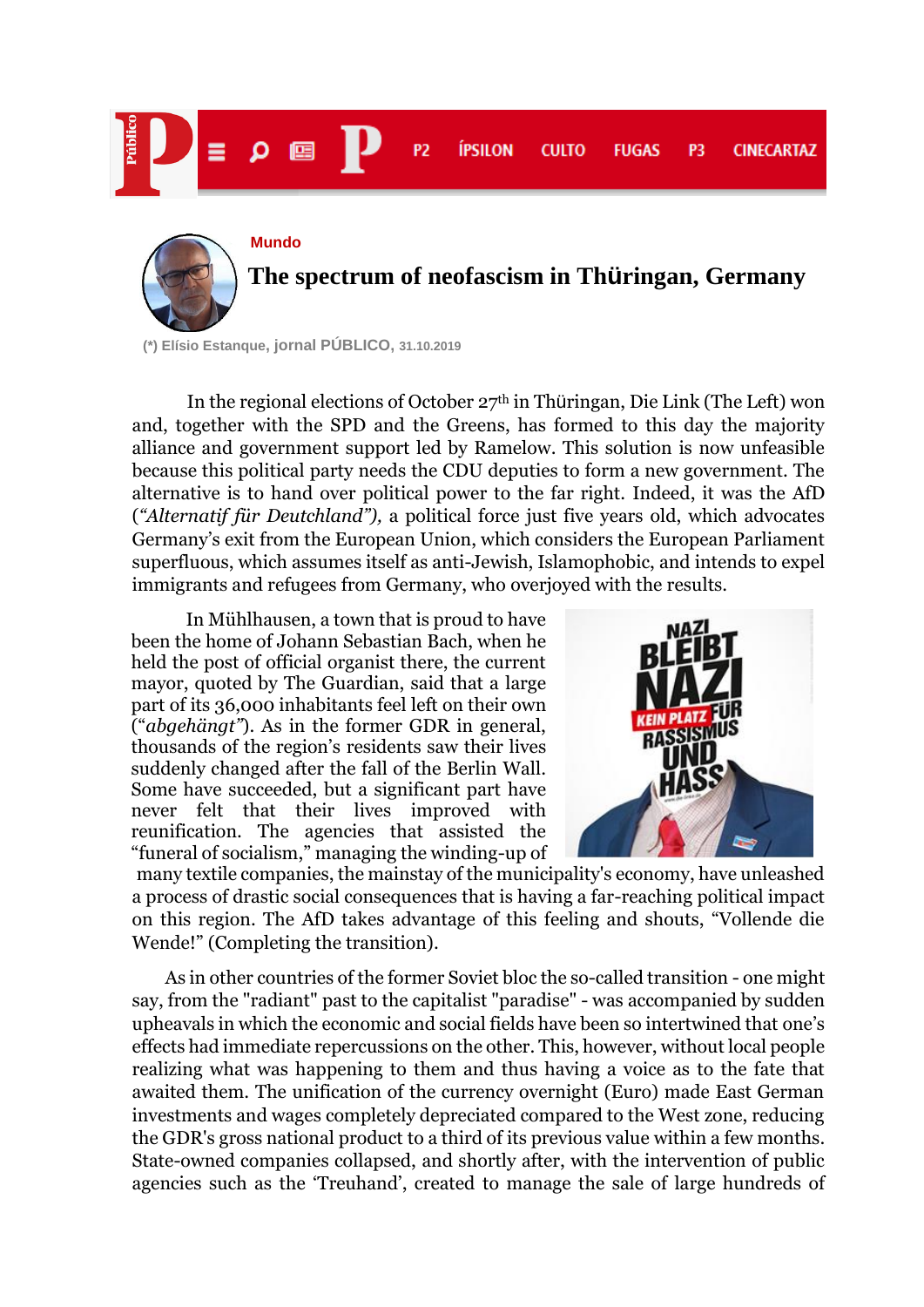production units (state-owned enterprises), notably in the textile sector, which sustained the workforce in many small towns in the region. Facing serious difficulties in finding investors and pressured to complete the process, the agency eventually sold many goods and equipment at subsidized prices to dozens of speculators. Corruption networks, more or less irradiated from the wreckage of the former Soviet state, have benefited from abrupt closures and fraudulent bankruptcies, equipment sold at a low cost in a process that became known in the memory of locals as a "liquidating GDR", that is, smashed like an end-of-season store. The asymmetries between the East and the West are still clearly visible both in economic terms and in people's references and subjectivities, but the common thread is that nationalism and Euroscepticism are showing threatening signs on both sides of the "torn curtain".

It is not my intention to draw close parallels with other historical cycles, but it is necessary to keep memory alive. Nazi growth took place at a different time and with different international constraints than today. The nationalist currents that brought Hitler to power – beginning with a scarce result in the 1928 elections to the Weimar Republic Parliament, then growing to 107 deputies in 1930 and finally to 230 members in the Reischtag in 1932 – with increasing popularity were fed by resentment against what was seen as a "diktat" of the war-winning powers (the 1919 Treaty of Versailles). They exalted the feelings of humiliation and abandonment of various popular segments martyred by 1st World War, sparking repressed hatred and its willingness to retaliate against various "enemies" (external and internal), particularly the Jews. Fear and hate have always been powerful fertilizers of the fascist drive.

Weimar still enjoys today the aura of having been the seat of the democratic regime of the same name, which laid there the foundations of the republican constitution in 1919. But if a hundred years ago this democracy was short-lived, today democracy seems to be stronger, and this can be seen in multiple traits. From the rich patrimony and heritage offer – where Goethe's name is summit reference – to the diversity of political proposals, ideological currents and cultural events. At the Onion Festival, two weeks before the last election, the colorfulness of the streets and the variety of spectacles displayed the contrasts and creativity, but also the convivial civility of a daily life in which medieval urban features coexist with modernity, offering the visitor the pleasant landscape of a mature and developed democracy.

However, behind the apparent normality of the main cities of this state, such as Erfurt, Jena or Weimar, it seems that there are shady areas where signs of hatred and violence have multiplied in recent years, while neo-Nazi groups have begun to raise their voice. Many examples even passed from threats to acts. Especially the smallest towns, probably because many of their inhabitants find themselves left behind, are the ones providing most electoral support to the far right. Recently violent actions have occurred, like the one reported in Halle, about a month ago, where an individual, neo-Nazi, shot a group of Jews in a synagogue. Despite Björn Höcke's, the local AfD leader, attempt to demarcate himself from the case, his constant anti-Jewish and racist speeches are proof of his contribution to this atmosphere. His radical attitudes in public acts such as the interruption of a television interview or proclamations against the memorial honoring the victims of Nazism in Berlin, became famous. Already during the election campaign, the local CDU leader Mike Möhring received